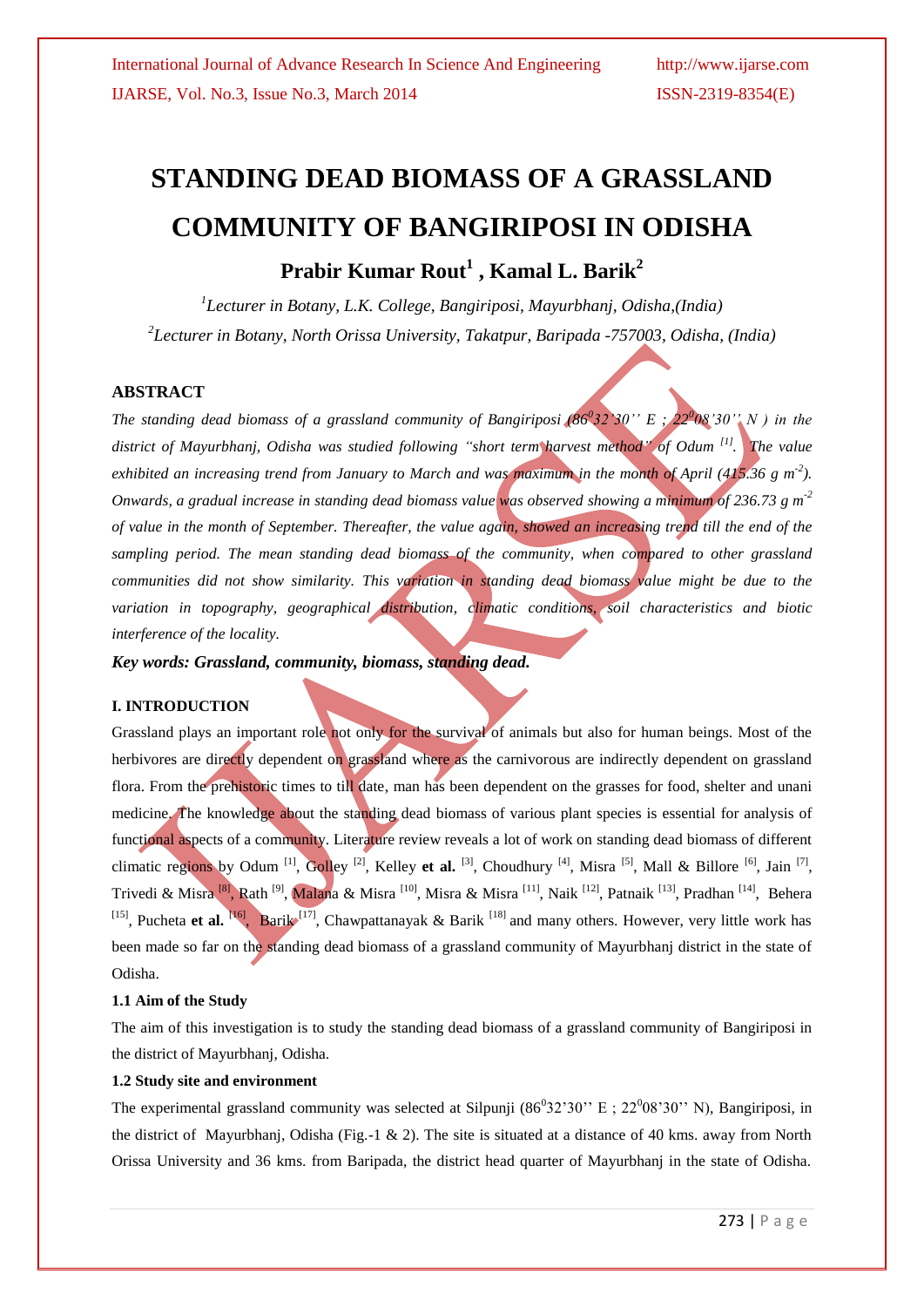# International Journal of Advance Research In Science And Engineering http://www.ijarse.com IJARSE, Vol. No.3, Issue No.3, March 2014 ISSN-2319-8354(E)

The altitude of the site is above 104.6m. The climatic condition of the locality is monsoonal with three distinct seasons i.e. rainy (July to October), winter (November to February) and summer (March to June). The seasons are classified basing upon the amount of rainfall and the prevailing atmospheric temperature. The total rainfall during the study period was found to be 2537.1 mm, of which a maximum of 634.6 mm was recorded during July. No rainfall was observed in the month of December. Total number of rainy days was found to be 114 days. The mean minimum and mean maximum atmospheric temperature recorded during the study period was found to be normal. December showed the lowest temperature  $(11.53^{\circ}C)$  whereas May experienced the highest temperature  $(37.35^{\circ}\text{C})$  during the study period. The soil of the experimental site was found to be strongly acidic (pH < 5.0). The available phosphorus and potassium content of the soil was found to be very low. The organic carbon  $(\%)$  also showed very low in concentration  $[19]$ .

#### **II. MATERIALS AND METHODS**

For the determination of various compartmental biomass values "short term harvest method" of Odum <sup>[1]</sup> was employed. 10 quadrates of 50cm x 50cm size were randomly harvested / clipped, 1cm above the ground during the last week of each month. The dead leaves, stems, seeds, flowers etc. lying on the ground were picked from each quadrate, bagged and labeled separately. The live samples (grasses and non grasses together) and the standing dead parts were collected separately, packed in sampling bags, labeled and brought to the laboratory. These were properly washed and spread on the blotting paper. The plants were then separated compartment wise (i.e. live green, standing dead, litter and below ground parts) and quadrate wise. All these plant materials were labeled and dried in open and then transferred to the oven for drying at  $80^{\circ}$ C for 48 hours, weighted and expressed as  $g m<sup>-2</sup>$ .

#### **III. RESULTS AND DISCUSSION**

Fig - 1 shows the monthly variation in standing dead biomass of the experimental site. It was observed that, the standing dead biomass of the community gradually increased from January to April. Thereafter, the value showed a decreasing trend till September. Onwards, again an increasing trend in value was observed till the end of the sampling period. The community exhibited a maximum of  $415.36 \text{ g m}^2$  standing dead biomass value during April and a minimum of 236.73  $\text{g m}^2$  in the month of September. Increase in standing dead biomass from January to April and from September to January might be due to favorable climatic conditions of the locality. The amount of precipitation, water holding capacity of the soil, soil porosity, atmospheric temperature and wind velocity were perhaps not favorable for formation of standing dead parts in the community. As a result, a gradual decrease in standing dead biomass was observed from April to September.





**period.**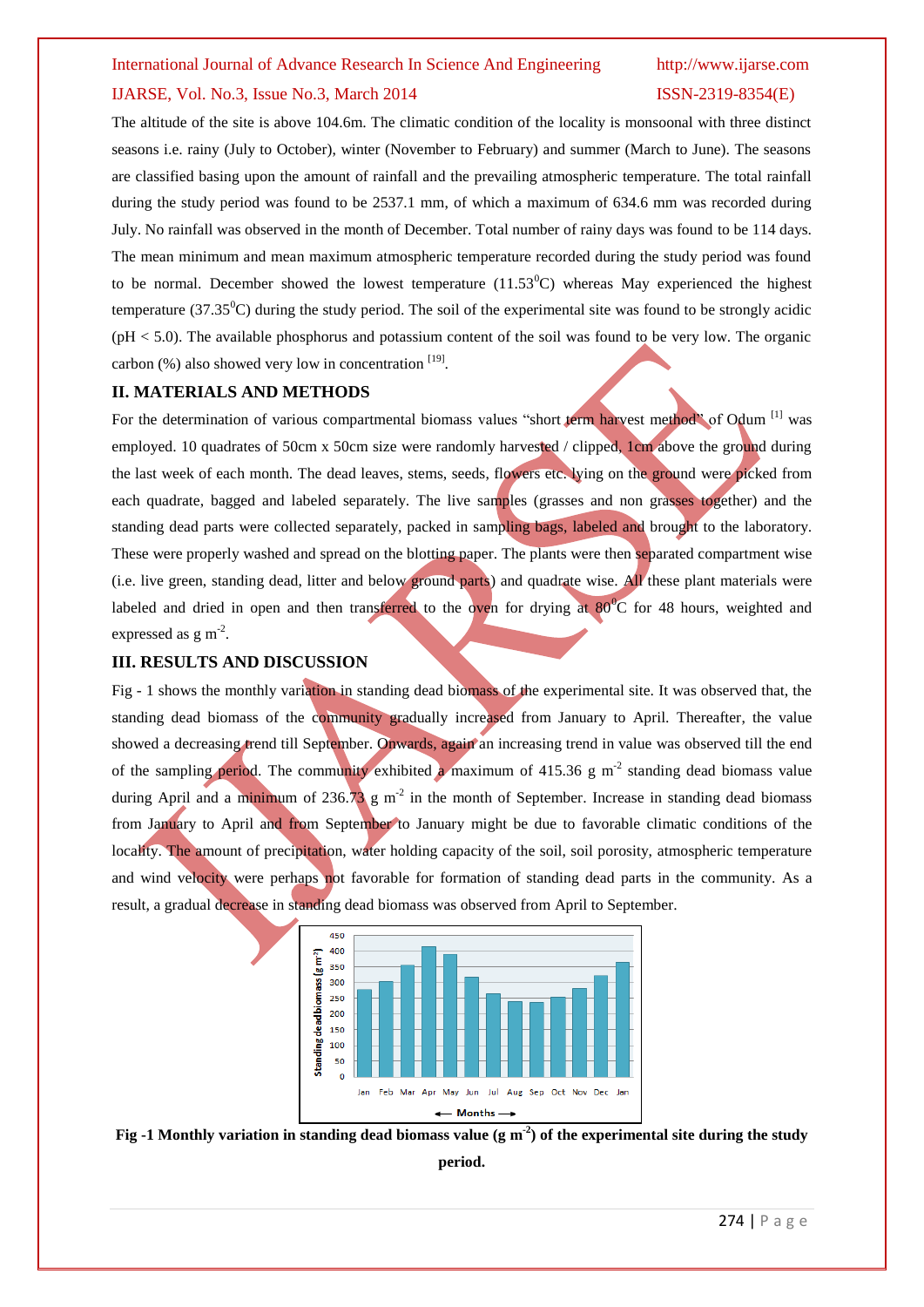## International Journal of Advance Research In Science And Engineering http://www.ijarse.com IJARSE, Vol. No.3, Issue No.3, March 2014 ISSN-2319-8354(E)

Table-1 reveals the mean standing dead biomass of different herbaceous communities. On comparison, the mean standing dead biomass of the present community did not show similarity with the others. The value was found to be less than the values reported by Golley<sup>[2]</sup>, Kelley et al. <sup>[3]</sup> and Jain<sup>[7]</sup> whereas higher than that reported by Choudhury <sup>[4]</sup>, Misra <sup>[5]</sup>, Mall & Billore <sup>[6]</sup>, Trivedi & Misra <sup>[8]</sup>, Rath <sup>[9]</sup>, Malana & Misra <sup>[10]</sup>, Misra & Misra <sup>[11]</sup>, Naik <sup>[12]</sup>, Patnaik <sup>[13]</sup>, Pradhan <sup>[14]</sup>, Behera <sup>[15]</sup>, Pucheta et al. <sup>[16]</sup>, Barik <sup>[17]</sup> and Chawpattanayak & Barik <sup>[18]</sup>.

| Author (s)                    | <b>Location</b>    | Type of community | <b>Mean standing dead</b> |
|-------------------------------|--------------------|-------------------|---------------------------|
|                               |                    | (dominated)       | biomass                   |
| Golley (1965)                 | South Carolina     | Andropogon        | 335                       |
| Kelly et al. (1969)           | Tennessee          | Andropogon        | 650                       |
| Choudhury (1972)              | Varanasi           | Dichanthium       | 129                       |
| Misra (1973)                  | Ujjain             | Dichanthium       | 164                       |
| Mall & Billore (1974)         | Ratlam             | Sehima            | 190                       |
| Jain (1976)                   | Sagar              | Heteropogon       | 338                       |
| Trivedi & Misra (1979)        | Jhansi             | Sehima            | 104                       |
| Rath (1980)                   | Berhampur          | Aristida          | 124                       |
| Malana & Misra (1982)         | Berhampur          | Aristida          | 184                       |
| Misra & Misra (1984)          | Berhampur          | Aristida          | 232                       |
| Naik (1985)                   | Rourkela           | Mixed type        | 267                       |
| Patnaik (1993)                | South Orissa       | Heteropogon       | 073                       |
| Pradhan (1994)                | <b>Bhubaneswar</b> | Aristida          | 279                       |
| Behera (1994)                 | Phulbani           | Heteropogon       | 179                       |
| Pucheta et al. (2004)         | Argentina          | Deyeuxia          | 157                       |
| Barik (2006)                  | Berhampur          | Aristida          | 272                       |
| Chawpattanayak & Barik (2013) | Rairangpur         | Crysopogon        | 199                       |
| Present study                 | Bangiriposi        | Cynodon           | 310                       |

#### **Table - 1. Mean standing dead biomass (g m-2 ) of different herbaceous communities.**

#### **IV. CONCLUSION**

The standing dead biomass of a grassland community varies from place to place and from time to time. It might be due to the variation in climatic condition, topography, physic-chemical characteristic of soil, species compassion and biotic interference of the locality.

#### **V. ACKNOWLEDGEMENTS**

The authors are thankful to Pabitra Mohan Dash, Principal, L.K. College, Bangiriposi; Prof. U.B. Mohapatra, Dr. A.K Biswal, Reader and Dr. A.K Bastia , Reader, Department of Botany, North Orissa University for their co-operation and valuable suggestion. The authors are also indebted to the Block Development Officer, Saraskana for providing necessary meteorological data; the District Agriculture Officer, Mayurbhanj, Baripada and the Soil Chemist, District Soil Testing Laboratory, Government of Odisha, Mayurbhanj, Baripada for analysis of soil samples of the experimental site.